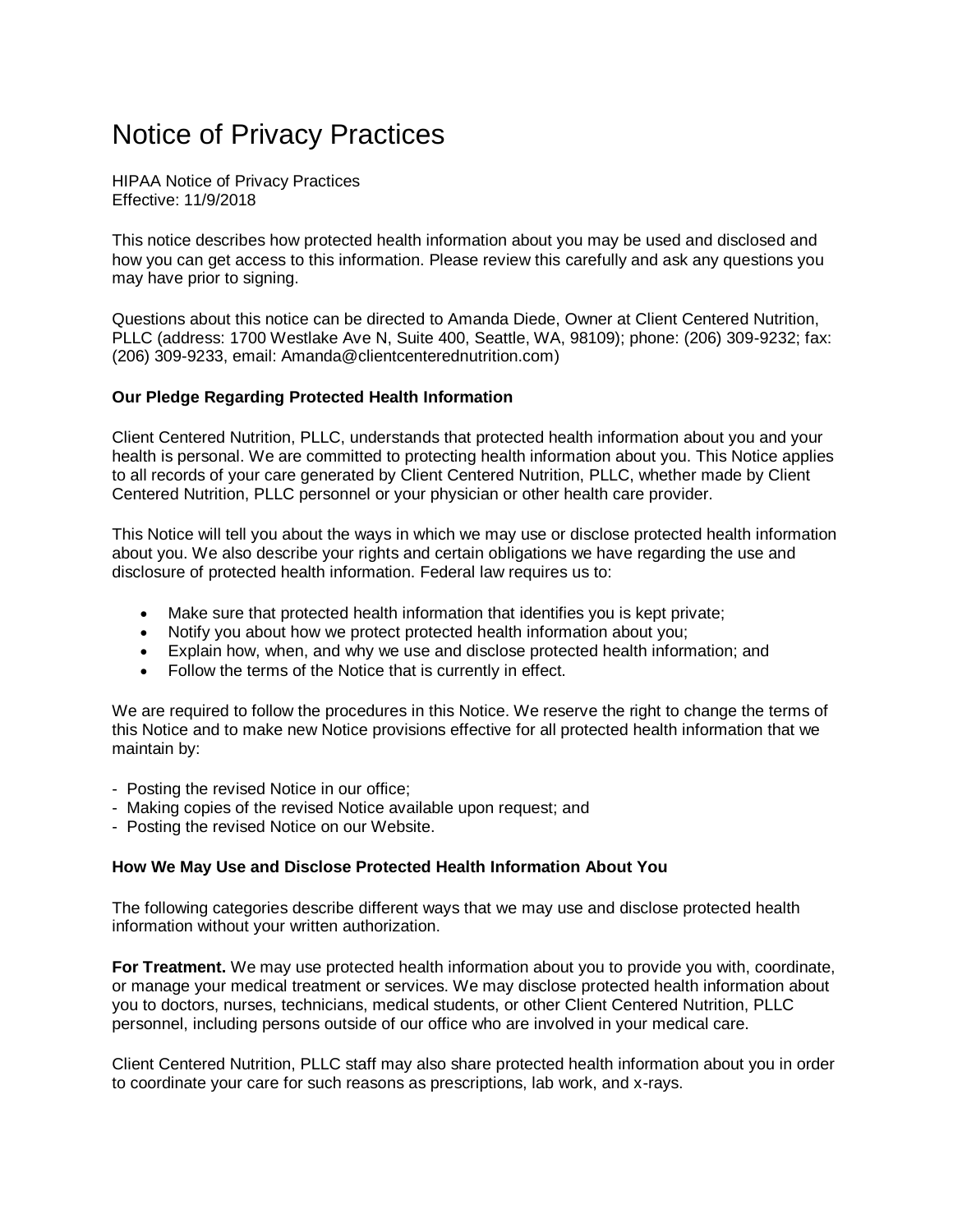**For Payment for Services**. We may use and disclose protected health information about you so that the treatment and services you receive at Client Centered Nutrition, PLLC may be billed to and payment may be collected from you, an insurance company or a third party. For example, we may need to give your health plan information about nutrition services you received at Client Centered Nutrition, PLLC so your health plan will pay us or reimburse you for the service. We may also tell your health plan about the nutrition services you are going to receive to obtain prior approval or to determine whether your plan will cover the treatment.

**For Health Care Operations.** We may use and disclose protected health information about you for Client Centered Nutrition, PLLC health care operations, such as our quality assessment and improvement activities, case management, coordination of care, business planning, customer service, and other activities. These uses and disclosures are necessary to run the facility, reduce health care costs, and make sure that all of our clients receive quality care. For example, we use the HIPAA compliant web-based practice management and electronic medical record (EMR) SimplePractice for appointment scheduling, electronic record keeping and filing, electronic paperwork and coordination of care. Your protected health information is recorded, stored and transmitted in SimplePractice in an encrypted state. We may also combine protected health information about many Client Centered Nutrition, PLLC's clients to decide what additional services Client Centered Nutrition, PLLC should offer, what services are not needed, and whether certain treatments are effective. We review our treatment and services to evaluate the performance of the dietitian who is providing your services. We may also disclose information to doctors, nurses, technicians, medical students, and other Client Centered Nutrition, PLLC personnel for review and learning purposes. Subject to applicable state law, the law allows or requires us to use or disclose your health information without your authorization in some limited situations for purposes beyond treatment, payment, and operations.

**As Required by Law.** We will disclose protected health information about you when required to do so by federal, state, or local law.

**Research.** We may disclose your protected health information to researchers when their research has been approved by an institutional review board or privacy board that has reviewed the research proposal and established protocols to ensure the privacy of your information. We may permit researchers to review records to help identify patients who may be included in their research projects or for similar purposes as long as the researchers do not remove or take a copy of any health information.

**To Avert a Serious Threat to Health or Safety.** We may use and disclose protected health information when necessary to prevent a serious threat to your health and safety or the health and safety of the public or another person. We may also disclose protected health information about you to a government authority if we reasonably believe that you are a victim of abuse, neglect, or domestic violence. We will only disclose this type of information to

the extent required by law, and we will only disclose it if (a) you agree to the disclosure, or (b) the disclosure is allowed by law and we believe it is necessary to prevent or lessen a serious and imminent threat to you or another person.

**Judicial and Administrative Proceedings**. We may disclose your protected health information in response to a court or administrative order. We may also disclose your protected health information in response to a subpoena, discovery request, or other lawful process by someone else involved in the dispute, but only if efforts have been made, either by us or the requesting party, to tell you about the request or to obtain an order protecting the information requested.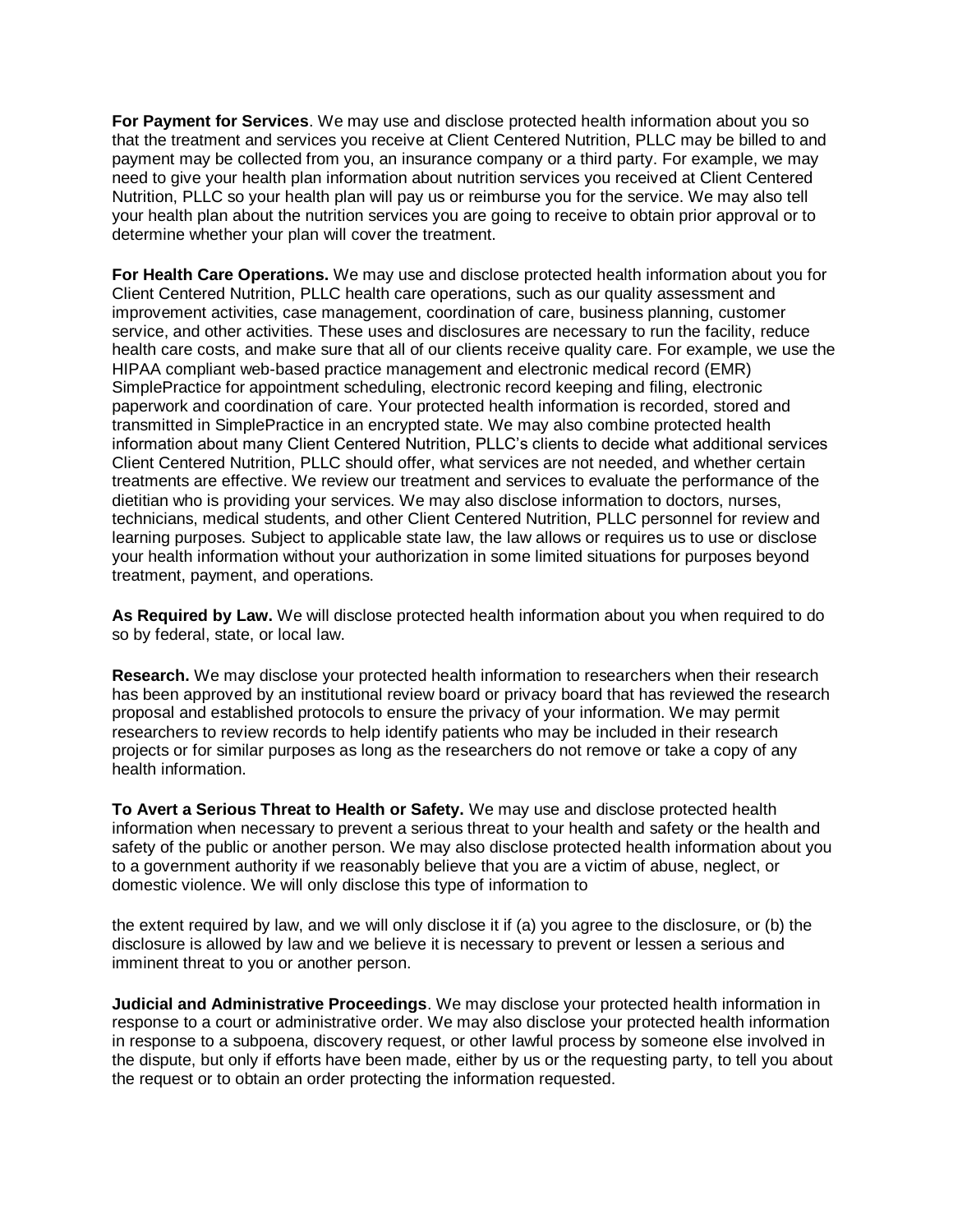**Business Associates.** We may disclose information to business associates who perform services on our behalf including our EMR and practice management solution SimplePractice and clearinghouse Office Ally. However, we require that these associates appropriately safeguard your information. Our business associates are obligated to protect the privacy of your information and are not allowed to use or disclose any information other than as specified in our contract.

*Public Health*.\*\* As required by law, we may disclose your protected health information to public health or legal authorities charged with preventing or controlling disease, injury, or disability.

**Health Oversight Activities.** We may disclose protected health information to a health oversight agency for activities authorized by law. These activities include audits, investigations, and inspections, as necessary for licensure and for the government to monitor the health care system, government programs, and compliance with civil rights laws.

**Law Enforcement.** We may release protected health information as required by law, or in response to an order or warrant of a court, a subpoena, or an administrative request. We may also disclose protected health information in response to a request related to identification or location of an individual, a victim of crime, a decedent, or a crime on the premises.

**Organ and Tissue Donation**. If you are an organ donor, we may release protected health information to an organ donation bank or to organizations that handle organ procurement or organ, eye, or tissue transplantation, as necessary to facilitate organ or tissue donation and transplantation.

**Special Government Functions**. If you are a member of the armed forces, we may release protected health information about you if it relates to military and veterans activities. We may also release your protected health information for national security and intelligence purposes, protective services for the President, and medical suitability or determinations made by the Department of State.

**Coroners, Medical Examiners, and Funeral Directors.** We may release protected health information to a coroner or medical examiner. This release may be necessary, for example, to identify a deceased person or determine the cause of death. We may also disclose protected health information to funeral directors, consistent with applicable laws, to enable them to carry out their duties.

**Correctional Institutions and Other Law Enforcement Custodial Situations.** If you are an inmate of a correctional institution or under the custody of a law enforcement official, we may release protected health information about you to the correctional institution or law enforcement official as necessary for your or another person's health and safety.

**Worker's Compensation.** We may disclose protected health information as necessary to comply with laws relating to worker's compensation or other similar programs established by law.

**Food and Drug Administration (FDA)**. We may disclose to the FDA, or persons under the jurisdiction of the FDA, protected health information relative to adverse events with respect to drugs, foods, supplements, products, and product defects, or post marketing surveillance information to enable product recalls, repairs, or replacement.

**Fundraising and/or Marketing Communications** We may contact you about fundraising activities or to market health-related services or benefits. You have the right to opt-out of this type of communication by contacting us. Client Centered Nutrition, PLLC will not sell your information to any third party.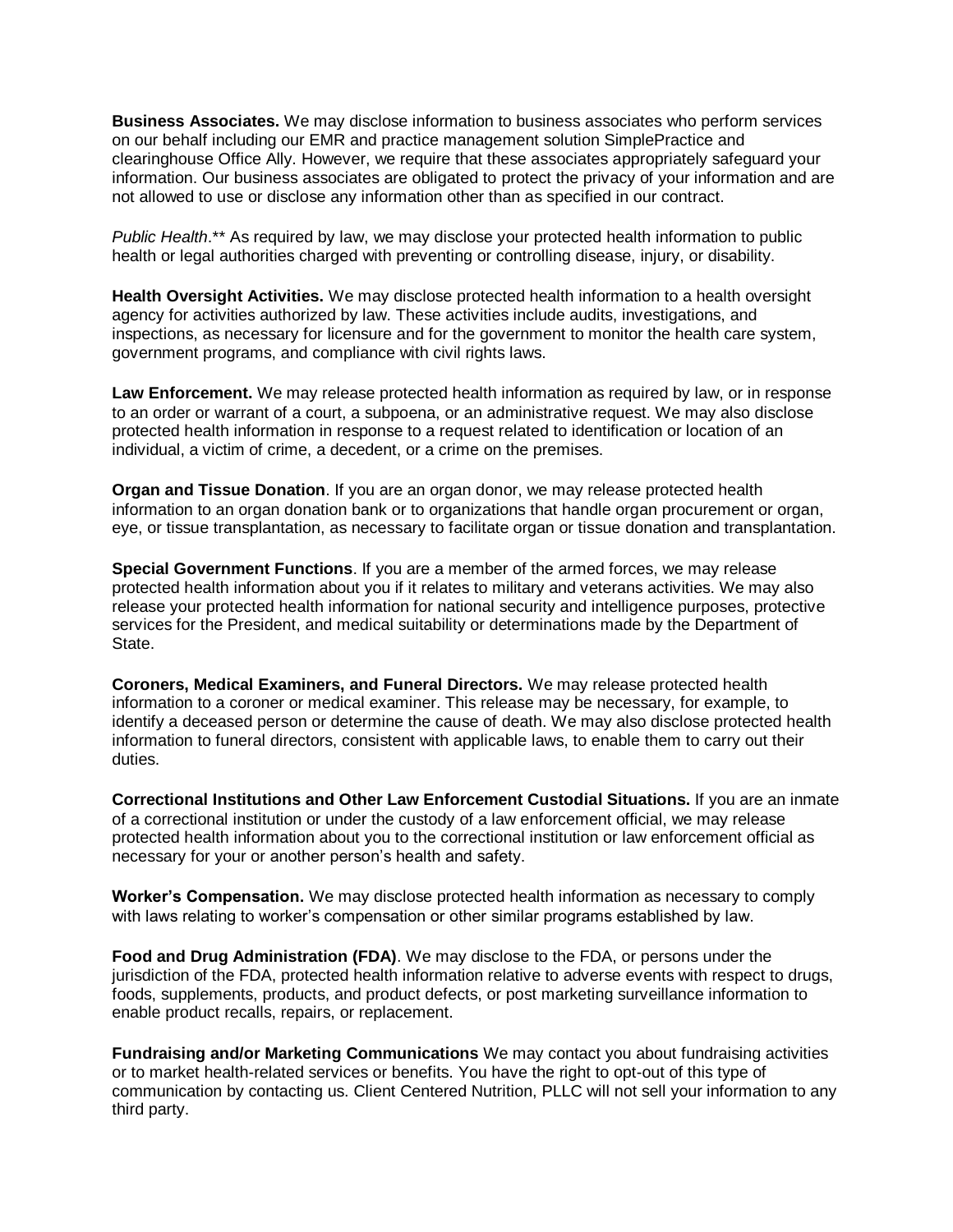**Appointment Reminders, Treatment Alternatives, and Health-Related Benefits and Services**. We may use and disclose protected health information to contact you (by email, telephone, voice message and/or text (SMS)

message) as a reminder (including automated reminders sent via SimplePractice EMR and Practice Management Solution) that you have an appointment for treatment or medical care. We may use and disclose protected health information to tell you about or recommend possible treatment options, treatment alternatives, or health-related benefits or services that may be of interest to you.

**For Work-Related Injuries or Illnesses or Workplace Medical Surveillance.** We may disclose health care information where your employer has a duty under state or federal law, to keep records or act on such information.

**Incidental Disclosures** may occur as a by-product of permitted uses and disclosures of your health care information. These incidental disclosures are permitted if we have applied reasonable safeguards to protect the confidentiality of your health care information.

## **Electronic Medical Record**

To promote quality care, Client Centered Nutrition, PLLC operates an electronic medical record (EMR) SimplePractice. Client Centered Nutrition, PLLC providers and some providers unaffiliated with Client Centered Nutrition, PLLC may have access to the EMR. Your medical record may be comprised of information in the EMR as well as in a paper record. Client Centered Nutrition, PLLC is legally obligated to notify any individual whose protected health information is affected by a security breach.

# **You Can Object to Certain Uses and Disclosures**

Unless you object, or request that only a limited amount or type of information be shared, we may use or disclose protected health information about you in the following circumstances:

We may share with a family member, relative, friend or other person identified by you protected health information that is directly relevant to that person's involvement in your care or payment for your care. We may also share information to notify these individuals of your location, general condition, or death.

We may share protected health information with a public or private agency (such as the American Red Cross) for disaster relief purposes. Even if you object, we may still share this information if necessary under emergency circumstances.

If you would like to object to use and disclosure of protected health information in these circumstances, please call or write to our contact person listed on page 1 of this Notice.

# **Your Rights Regarding Protected Health Information About You**

You have the following rights regarding protected health information that we maintain about you:

**Right to Inspect and Copy**. You have the right to inspect and copy protected health information that may be used to make decisions about your care or payment for your care, including protected health information stored electronically, you can request that we provide access in an electronic format that is readily producible, or in a format agreed to by us.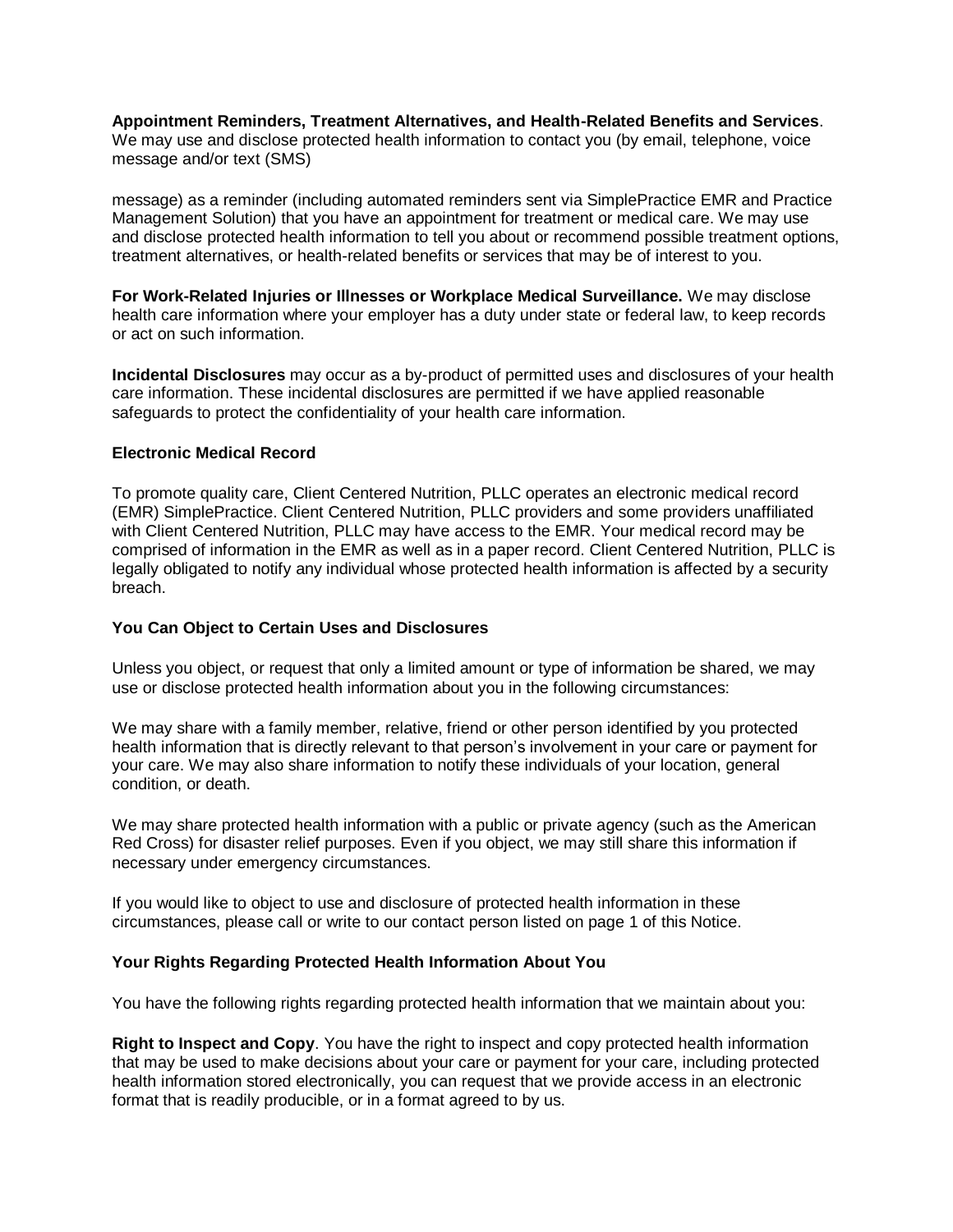To inspect and copy protected health information that may be used to make decisions about you, you must submit your request in writing to Amanda Diede. If you request a copy of the information, we may charge a fee for the costs of copying, mailing, or supplies associated with your request. We may not charge you a fee if you need the information for a claim for benefits under the Social Security Act or any other state or federal needs-based benefit program. We will respond to your request no later than 30 days after we receive it. There are certain situations in which we are not required to comply with your request. In these circumstances, we will respond to you in writing, stating why we will not grant your request and describe any rights you may have to request a review of our denial.

**Right to Amend.** If you feel that protected health information we have about you is incorrect or incomplete, you may ask us to amend or supplement the information.

To request an amendment, your request must be made in writing and submitted to Amanda Diede. In addition, you must provide a reason that supports your request. We will act on your request for an amendment no later than 60 days after we receive it.

We may deny your request for an amendment if it is not in writing or does not include a reason to support the request. In these circumstances, we will provide a written denial stating why we will not grant your request. In addition, we may deny your request if you ask us to amend information that:

- Was not created by us, unless the person or entity that created the information is no longer available to make the amendment;
- Is not part of the protected health information kept by Client Centered Nutrition, PLLC;
- Is not part of the information that you would be permitted to inspect and copy; or
- We believe is accurate and complete.

**Right to an Accounting of Disclosures.** You have the right to request an "accounting of disclosures." This is a list of the disclosures we made of protected health information about you.

To request this list of disclosures, you must submit your request in writing to Amanda Diede. You may ask for disclosures made within the six years before your request. The first list you request within a 12-month period will be free. For additional lists in that 12-month period, we may charge you for the costs of providing the list. We are required to provide a list of all disclosures except the following:

Disclosures made for your treatment;

- Those used for billing and collection of payment for your treatment;
- Those related to health care operations;
- Those made to you or requested by you, or those that you authorized;
- Those that occurred as a byproduct of permitted use and disclosures;

- Those used for national security or intelligence purposes, or provided to correctional institutions or law enforcement regarding inmates;

- Those that were a part of a limited data set of information that does not contain information identifying you.

**Right to Request Restrictions**. You have the right to request a restriction or limitation on the protected health information we use or disclose about you for treatment, payment, or health care operations, or to persons involved in your care.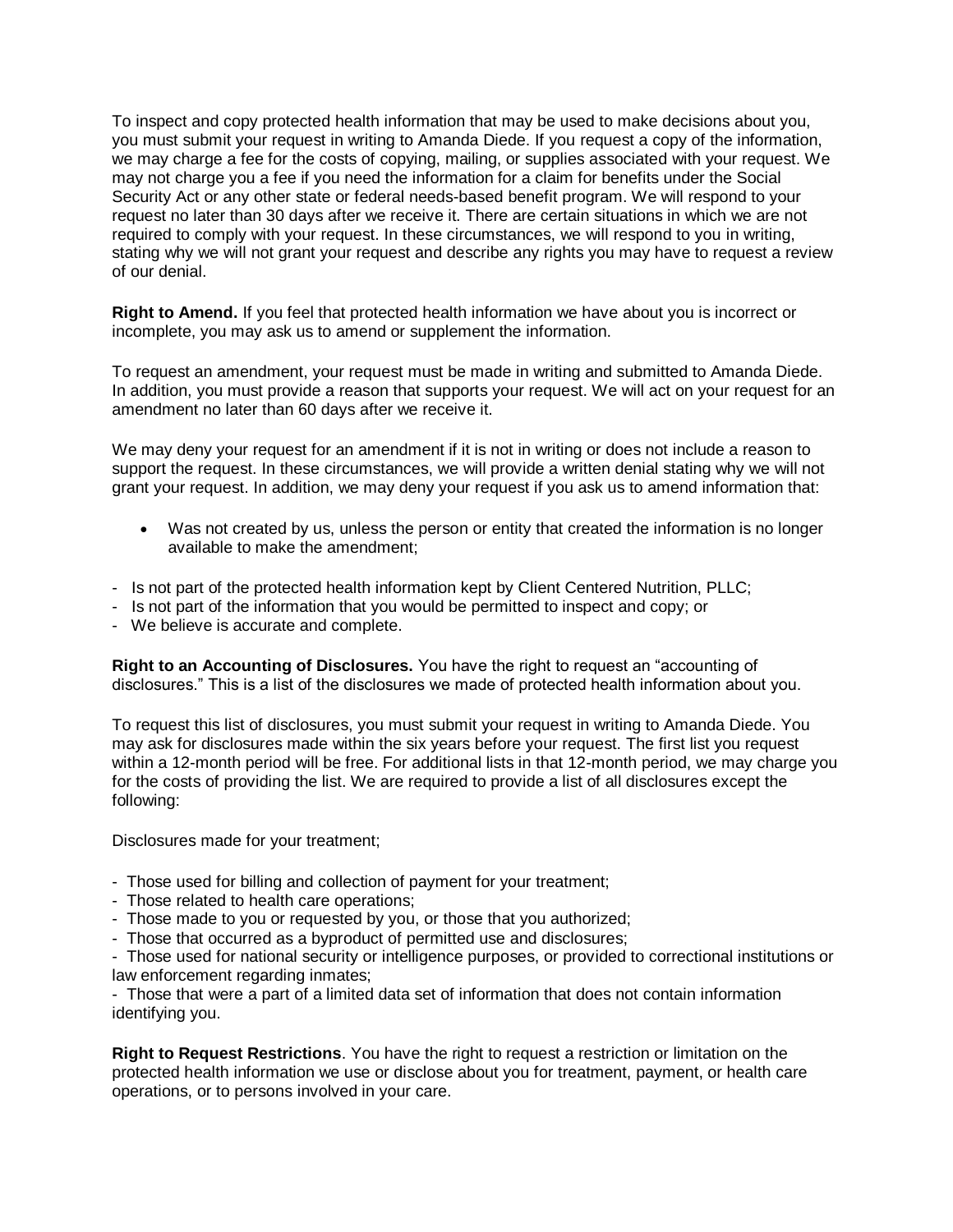We are not required to agree to your request. If we do agree, we will comply with your request unless the information is needed to provide you emergency treatment, the disclosure is to the Secretary of the Department of Health and

Human Services, or the disclosure is required by law. To request restrictions, you must make your request in writing to Amanda Diede.

**Right to Request Confidential Communications.** You have the right to request that we communicate with you about medical matters in a certain way or at a certain location. For example, you can ask that we only contact you at work or by mail. To request confidential communications, you must make your request in writing to Amanda Diede. We will accommodate all reasonable requests.

**Right to a Paper Copy of This Notice**. You have the right to a paper copy of this Notice at any time even if you have agreed to receive it electronically. You must make your request in writing to Amanda Diede. We encourage you to read and ask questions about this Notice.

**Right to Receive Notice of Breach** You have a right to be notified upon a breach of any of your unsecured protected health information.

**Rights for Out-of-Pocket Payments.** If you paid out of pocket in full for a specific item or service, you have a right to ask that your protected health information with respect to that item or service not be disclosed to a health plan for purposes of payment or health care operations. We are required to agree to your request unless the disclosure is otherwise required by law.

## **Types of Uses and Disclosures Requiring an Authorization**

Most uses and disclosures of psychotherapy notes require us to obtain an authorization from you. In addition, in most instances, we cannot use or disclose your protected health information for marketing purposes or sell your protected health information without your written authorization. Finally, any other use or disclosure not described in this Notice will be made only with your authorization. Any time you provide us with a written authorization, you may revoke it any time in writing, to the extent that we have not already taken action in reliance on your previous authorization.

## **Other Uses and Disclosures**

We will obtain your written authorization before using or disclosing your protected health information for purposes other than those described in this Notice (or as otherwise permitted or required by law). You may revoke this authorization in writing at any time. Upon receipt of the written revocation, we will stop using or disclosing your information, except to the extent that we have already taken action in reliance on the authorization.

# **You May File a Complaint About Our Privacy Practices**

If you believe your privacy rights have been violated, you may file a complaint with Amanda Diede or file a written complaint with the Secretary of the Department of Health and Human Services. A complaint to the Secretary should be filed within 180 days of the occurrence or action that is the subject of the complaint.